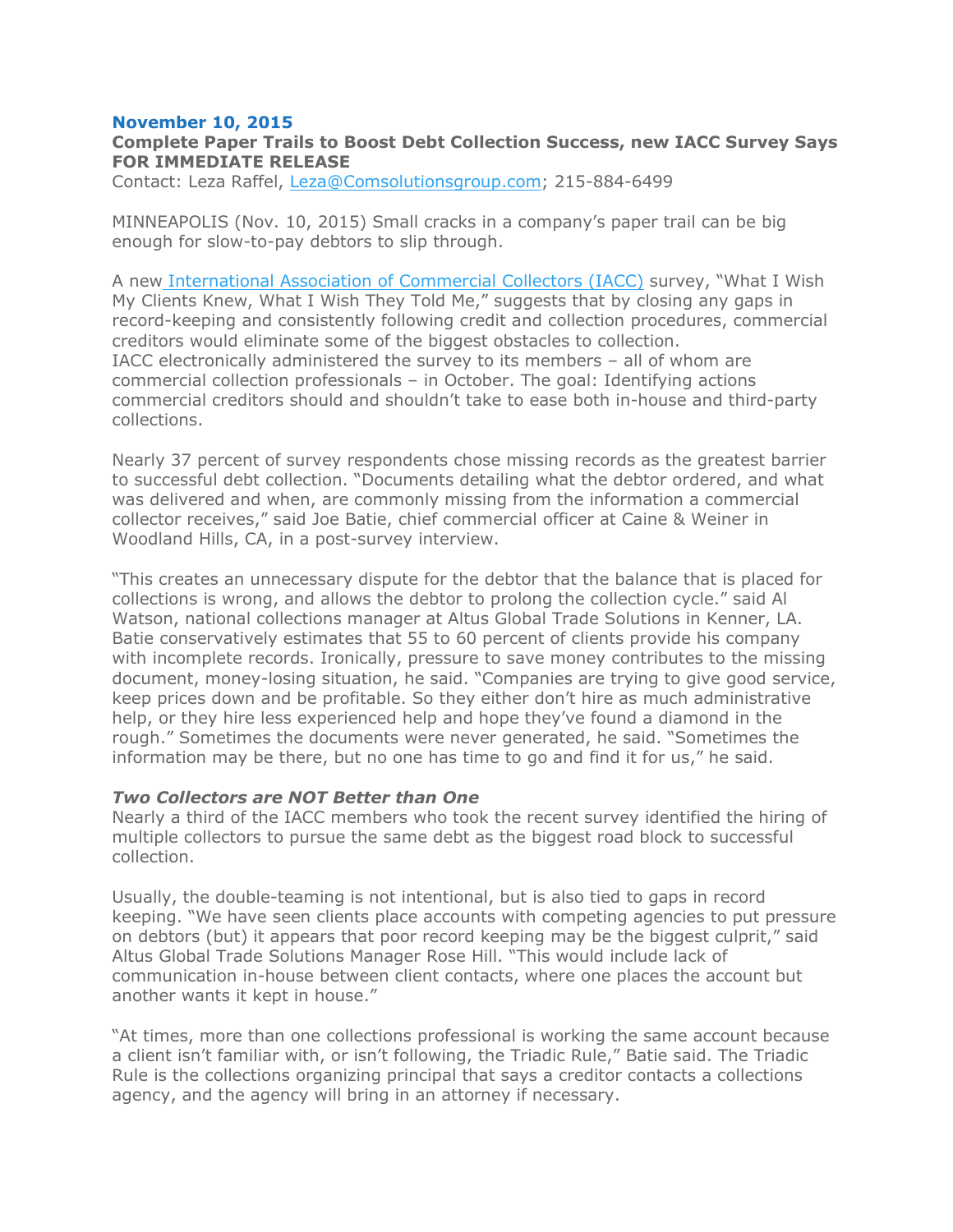However it happens, it never makes the process go more smoothly. "One person could be demanding payment in full, and then someone else calls and agrees to a protracted payment arrangement," Batie said. "Of course debtors are going to go for the protracted agreement even if they have the ability to pay in full. The frequency of debtor contacts by multiple collectors not aware of the others' efforts can also result in a harassment complaint," he said.

## **Establish a Credit and Collections Course. Follow It.**

Good record keeping is important, and so is good planning.

More than half of the respondents  $-51$  percent  $-$  said creating a credit and collections procedure and sticking to it was the single most important thing clients could do to clean up receivables.

Hill said in her experience, 35 to 40 percent of clients either lack a policy or have one that they don't always follow. Batie only rarely encounters a company without a written policy, but said not following those procedures is common.

## **Debts are More Like Bread than Wine: Fresher is Better!**

One-third of respondents urged clients not to hesitate too long, ranking "use your agency at the appropriate age of delinquency" as the most important piece of advice they could give.

Most companies' invoices allow a 30-day payment term, called net 30. Typically, companies make no collection contact until between 31 and 40 days, and do not issue a final demand until between 90 and 120 days have passed. Policies often say at that point, the company will turn an account over to a third party collector, but they often don't.

At Caine & Weiner, the average age of past-due amounts ranged from 175 to 180 days prior to the recent recession, but surged to about 270 days during the height of the recession, Batie said. The age of past-due amounts has fallen significantly since economic recovery began, he said, but has yet to reach the pre-recession range. The older the account, the less likely it will be collected in full.

"On net 30, accounts should be sent to collection at 60 days if not paid," advises Altus National Collection Manager Dan Bowen. "Clients can then focus on sales and/or manufacturing to fill new orders."

By making sure their companies are not missing the record-keeping and procedural steps identified in the "What I Wish My Clients Knew, What I Wish They Told Me" survey, "Creditors can both increase the rate of successful in-house collection and make a greater percentage of those debts that ultimately reach third-party collection recoverable," said IACC President Tom Brenan, who is also president of Altus. "Sharing the results is in line with IACC's commitment to helping not only our members, but our members' clients, through education in best practices."

*About the International Association of Commercial Collectors (IACC): With members throughout the U.S. and in 25 other countries, IACC is the largest organization of commercial collection specialists in the world. IACC contributes to the growth and profitability of its members by delivering essential educational and professional tools*